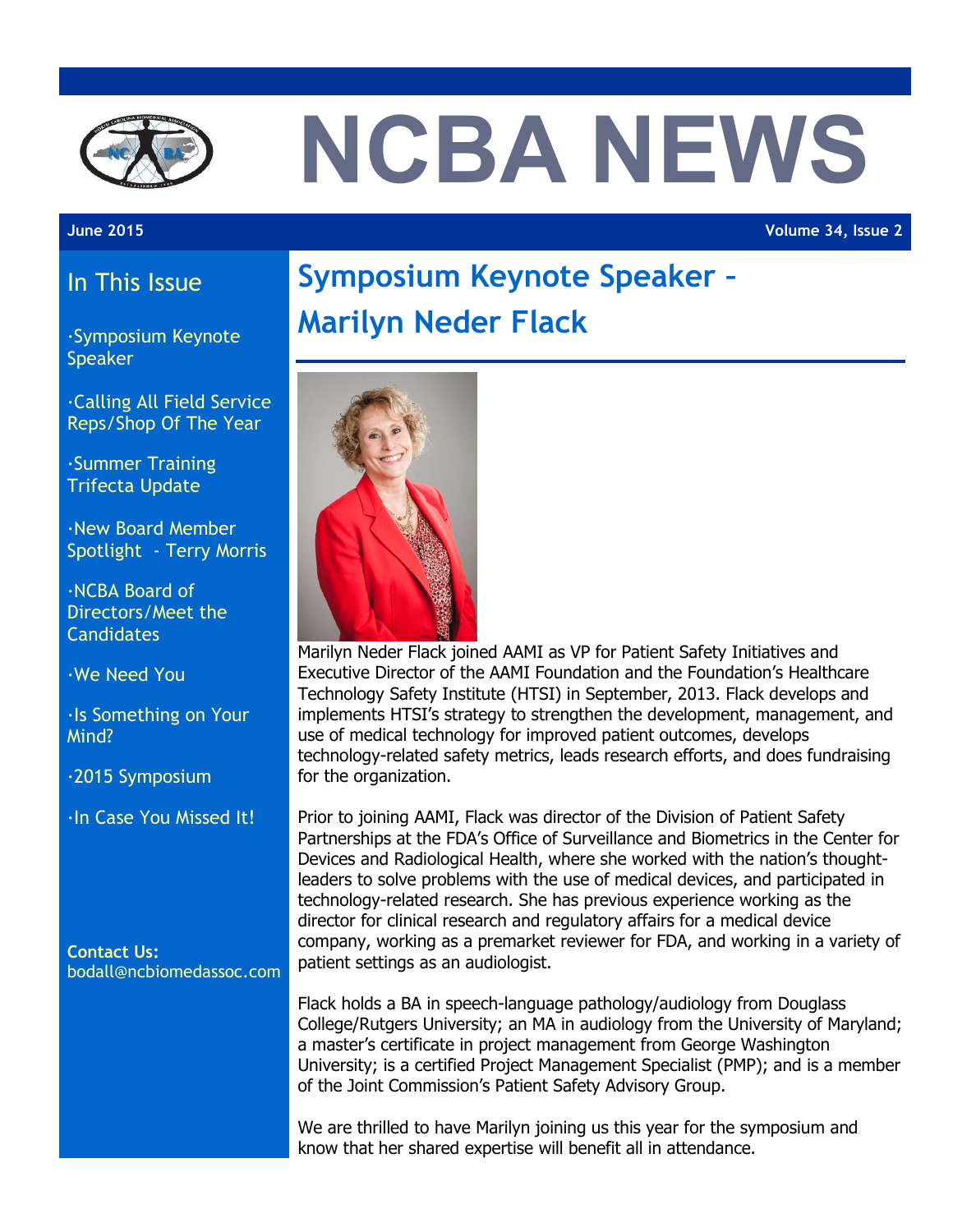## **Calling All Field Service Reps**

If you are a field service engineer then you are the eyes and ears of Healthcare Technology Management in our state. We want to hear from you who it is you believe are the best biomedical departments in the state. Read the description below and nominate your favorite shop today!

## **Shop of the Year Award**

Do you have, or know of a Biomedical Engineering shop worthy of special recognition? In honor of Kevin Scoggin, the North Carolina Biomedical Association (NCBA) is accepting nominations for the new Kevin Scoggin Biomedical Shop Recognition Program.

In each Newsletter, the NCBA Board of Directors will recognize one nominated shop in a feature article that demonstrates some of the special and or unique things that they are doing in an effort to demonstrate and promote the value of the Biomedical profession within their organization.

During the NCBA Symposium Business Luncheon, one shop will be identified as the Kevin Scoggin / NCBA Shop of the Year. As part of this recognition, the NCBA will sponsor a luncheon for the selected shop and feature them in the newsletter following the Symposium.

If you know of a shop deserving of this special recognition named to honor the memory of one of our Honorary Members, Kevin Scoggin, please submit an email about the shop describing why you believe they deserve this special recognition along with a completed nomination form.

Please submit all completed nomination forms to [ShopOfTheYear@ncbiomedassoc.com.](mailto:shopoftheyear@ncbiomedassoc.com)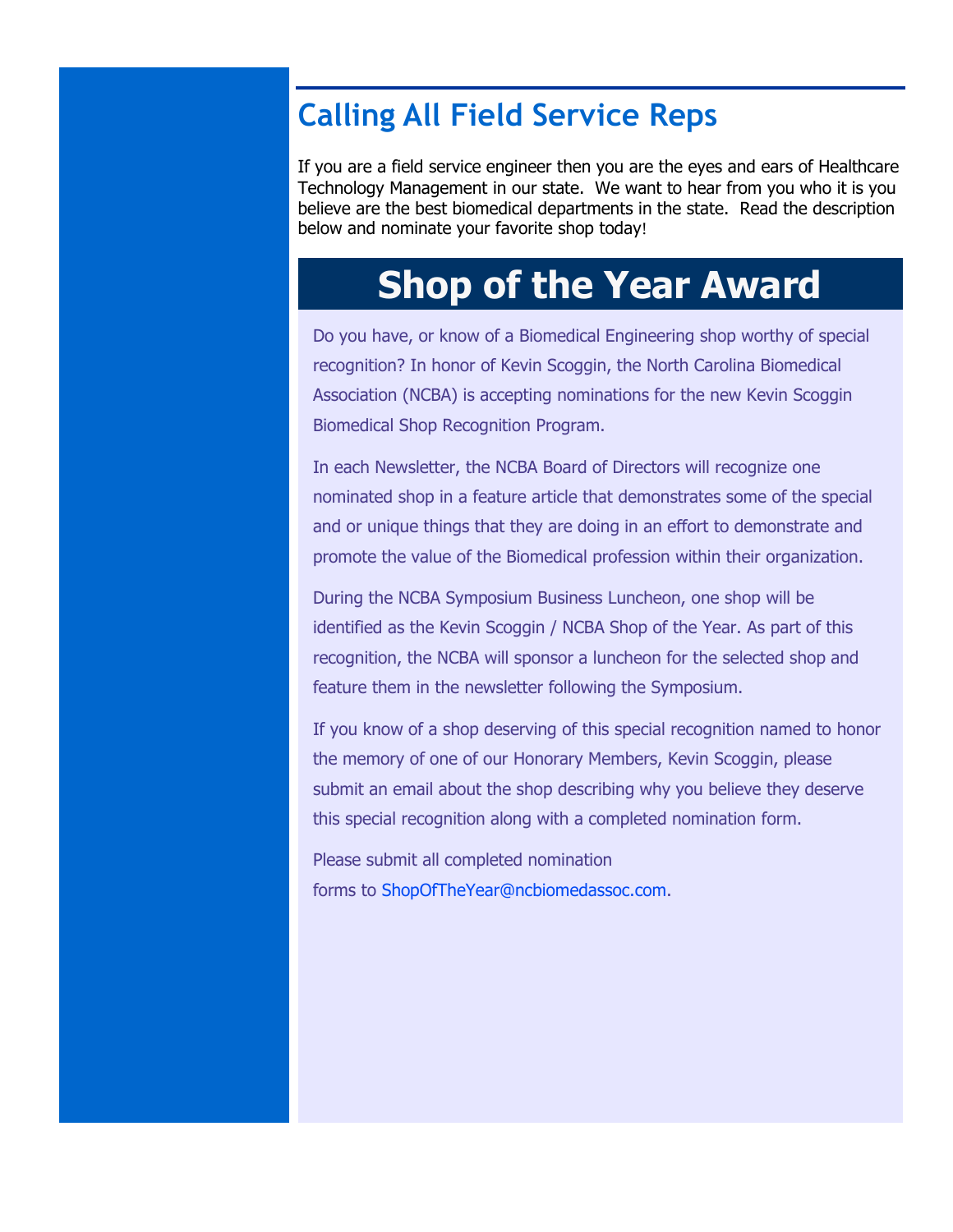## **Summer Training Trifecta Update**

The NCBA takes great pride in the practical training opportunities provided to its members. We are excited to announce three great courses that will take place this summer. Here are the details:

#### **June 9 – 12 2015 Complete GE Carescape B850/650 Class**

Kevin Jackson - Instructor Location: Rex Healthcare Raleigh, NC \$5000 per student (\$7585 value)

Today is the final day of our GE Carescape training and it was a huge success. The classes filled up quickly thanks to the more than 33% discount and the convenient location for NCBA members.

#### **June 15 – 18 Complete Biomed Certification Class**

John Noblitt - Instructor Location: Horizon CSA Center\_ Mooresville, NC \$350 per student

This class begins on Monday. If you are interested in becoming a CBET you do not want to miss this opportunity.

The NCBA proudly presents its 2015 Biomed CBET Study and Preparation Class Offered by one of the premier biomed instructors in the country. This class will Provide review opportunities of the key areas of the ICC CBET exam and better prepare you for a more successful outcome to becoming a certified biomedical technician. Offered this year at the Horizon CSA Center in Mooresville, NC, do not miss the opportunity to advance your skill set and your career as a HTM professional.

John Noblitt is the Director of the Biomedical Equipment Technology Program for Caldwell Community College located in Hudson, North Carolina. He is a long standing, active member of the North Carolina Biomedical Association Board of Directors.

#### **July 10th 2015 Class is Full**

#### **Smiths Medical Medfusion 3000/4000 Series Syringe Pump Training Class**

Mike Machtemes – Instructor Location: Rex Hospital Raleigh, NC \$450 per student

This course will provide the opportunity for the attendee to become certified in the maintenance, service, calibration and functional check out of Medfusion 3000/4000 Series Syringe Pumps.

Mike Machtemes CBET has been a biomedical professional since 1980. He is the technical coordinator for Smiths Medical and has been with the company since 2006.

**Registration can be found on the website. Seats are limited and these classes will fill up, so register today!**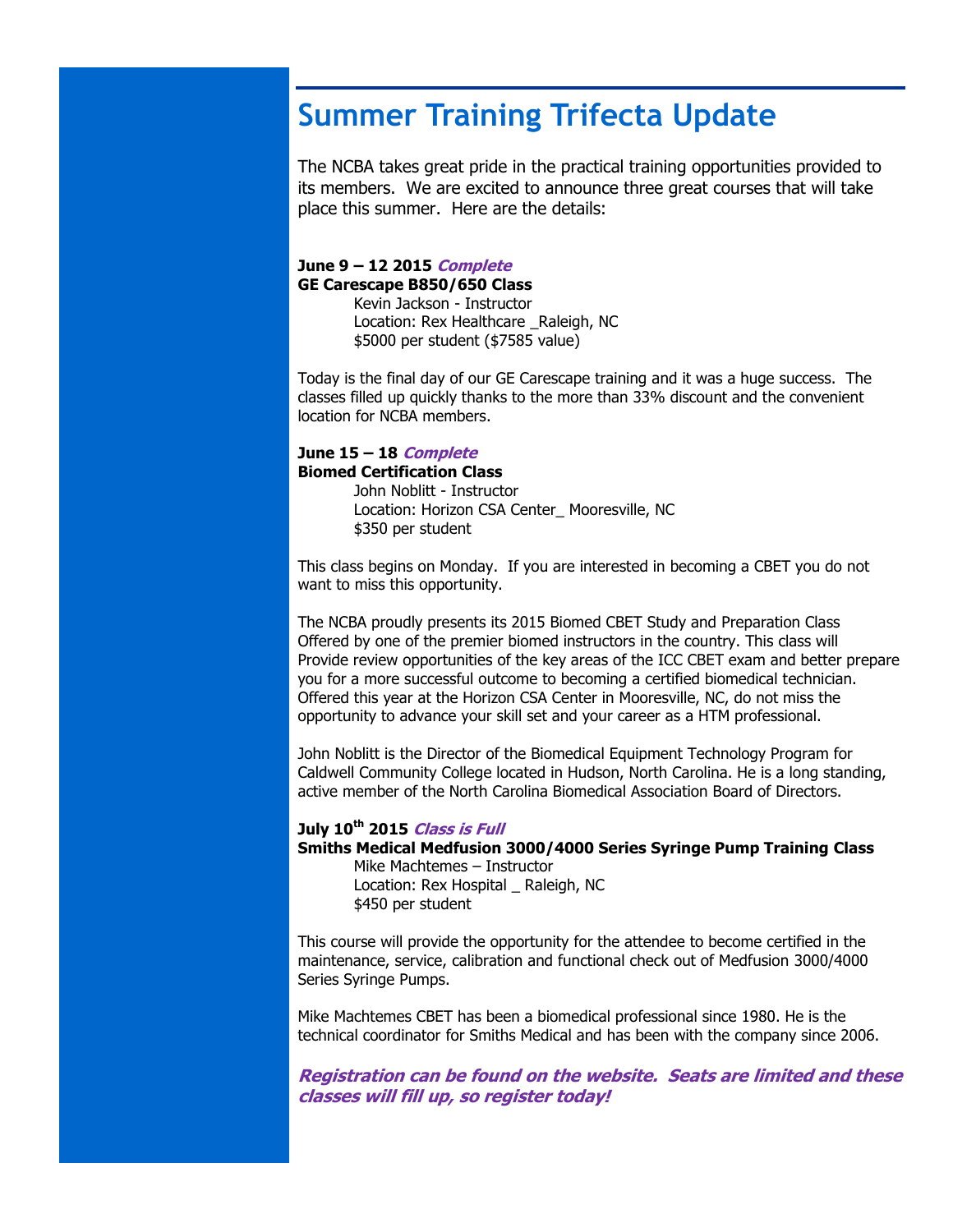## **New Board Member – Terry Morris**



Terry Morris is the Regional Service Specialists for the Mid-Atlantic region for Draeger. Mr. Morris brings 24 years' experience in the biomedical field. He has worked as an in-house biomed and for an OEM. Terry's responsibilities as Regional Service Specialists are to help drive key performance indicators such as inventory levels and utilization measurements. While maintaining his monthly work load of pms and service calls, also mentor for new hires. The majority of his career has been with Draeger, 15 years, where he enjoyed building relationships with biomed techs across NC, SC, TN and VA. He was recently recognized as being the Technical Service Representative of the year for the Mid-Atlantic Region with the Zenith Award from Draeger.

He graduated Stanly Community College in 1989 with an Associate degree in Biomedical Equipment Technology. He has a passion for serving the community through biomedical work. He was blessed to travel on a mission trip to Haiti after the earthquake of 2010 and work at a hospital in Port du Prince. It was one of the most rewarding trips of his life. He has a view of the biomedical technician's job as serving humanity every day with maintaining the equipment that improves, maintains and saves lives.

He could not travel and do his job without the help from his wonderful family, Bonnie his wife and Makaela his daughter (a rising high school sophomore). He loves the outdoors whether it is fishing, hunting or boating, he enjoys it all. He lives in the Hendersonville area where he can turkey hunt and fly fish. He and his family usually go boating on Lake James or Jocassee. It is a true honor to serve on the board of the NCBA.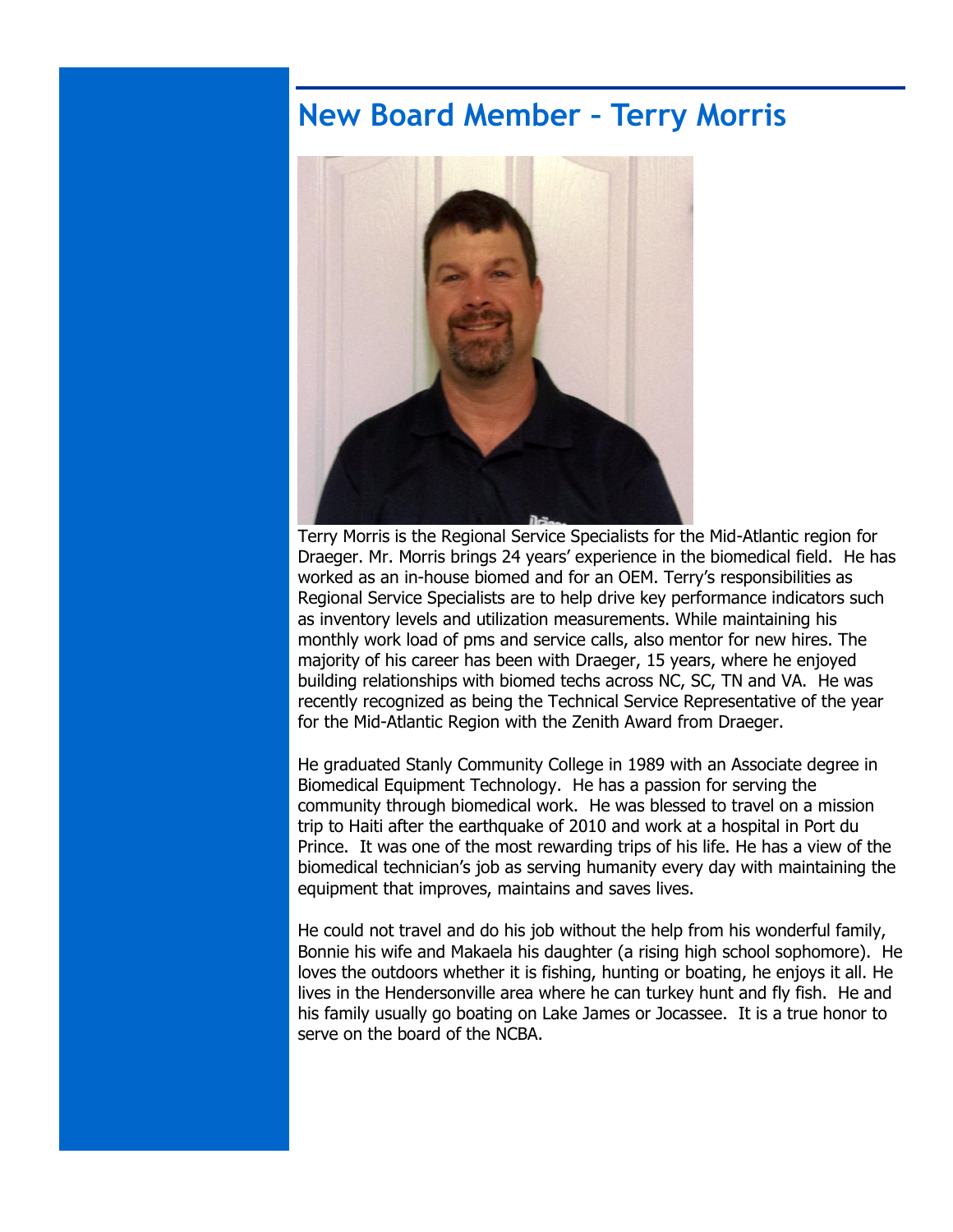## **NCBA Board of Directors/Meet the Candidates – Codi Nelson**



Codi Nelson CBET, is a BMET III with Horizon-CSA at Iredell Memorial Hospital in Statesville NC. He has been employed in the HTM field for over eight years in various facilities and companies. The last four years of his HTM career he has served on the Board of Directors for the North Carolina Biomedical Association. While serving on the NCBA Board of Directors, Codi has performed the duties of Treasurer for the organization along with serving as the Vendor Coordinator for an additional 3 years. In 2014, Codi was awarded the NCBA President's Award for outstanding service to the organization. This award was presented to Codi by Mr. Glenn Scales, CBET-E who is one of the founding members of the NCBA.

While at Iredell Memorial/Horizon-CSA Codi fills many roles as he services and manages equipment in the departments of anesthesia, cardiac catherization, diagnostic ultrasound, radiographic dye injectors, telemetry, and many other medical devices found in today's healthcare delivery system. In addition to these duties he also provides reporting to administration within the Hospital and Horizon-CSA, and serves on various committees within the hospital.

Codi holds his Associates of Applied Science in Biomedical Equipment Technology from Caldwell Community College and Technical Institute, and achieved his Certified Biomedical Equipment Technician status from the Association for the Advancement of Medical Instrumentation in 2011.

He was born and raised in North Carolina, and enjoys many hobbies including fine automobiles, football, and fishing when he can find time. He is married to his high school sweetheart and has a beautiful 11 month old daughter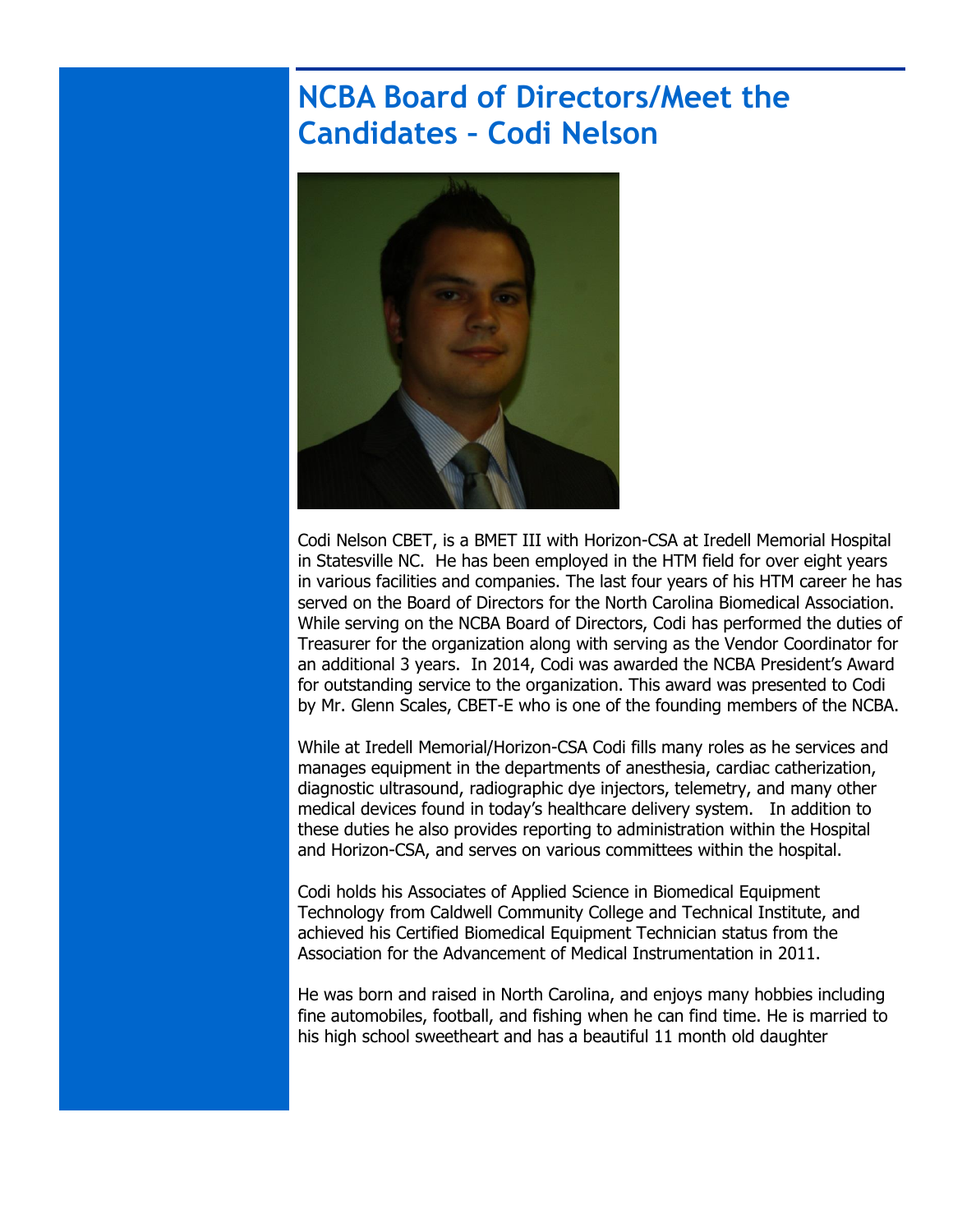## **We Need You!**

## Got Ideas?



...Then join the NCBA Board of Directors!

We are looking for *new* people with *fresh* ideas to serve on the board.

Biomed, service rep, imaging specialist, sales rep, etc… the Board of Directors wants you!



If you are interested in serving or learning more, please contact Casey Smith at: [casey.smith@crothall.com](mailto:casey.smith@crothall.com)

\*By showing interest, you are not obligated to serve on the Board of Directors.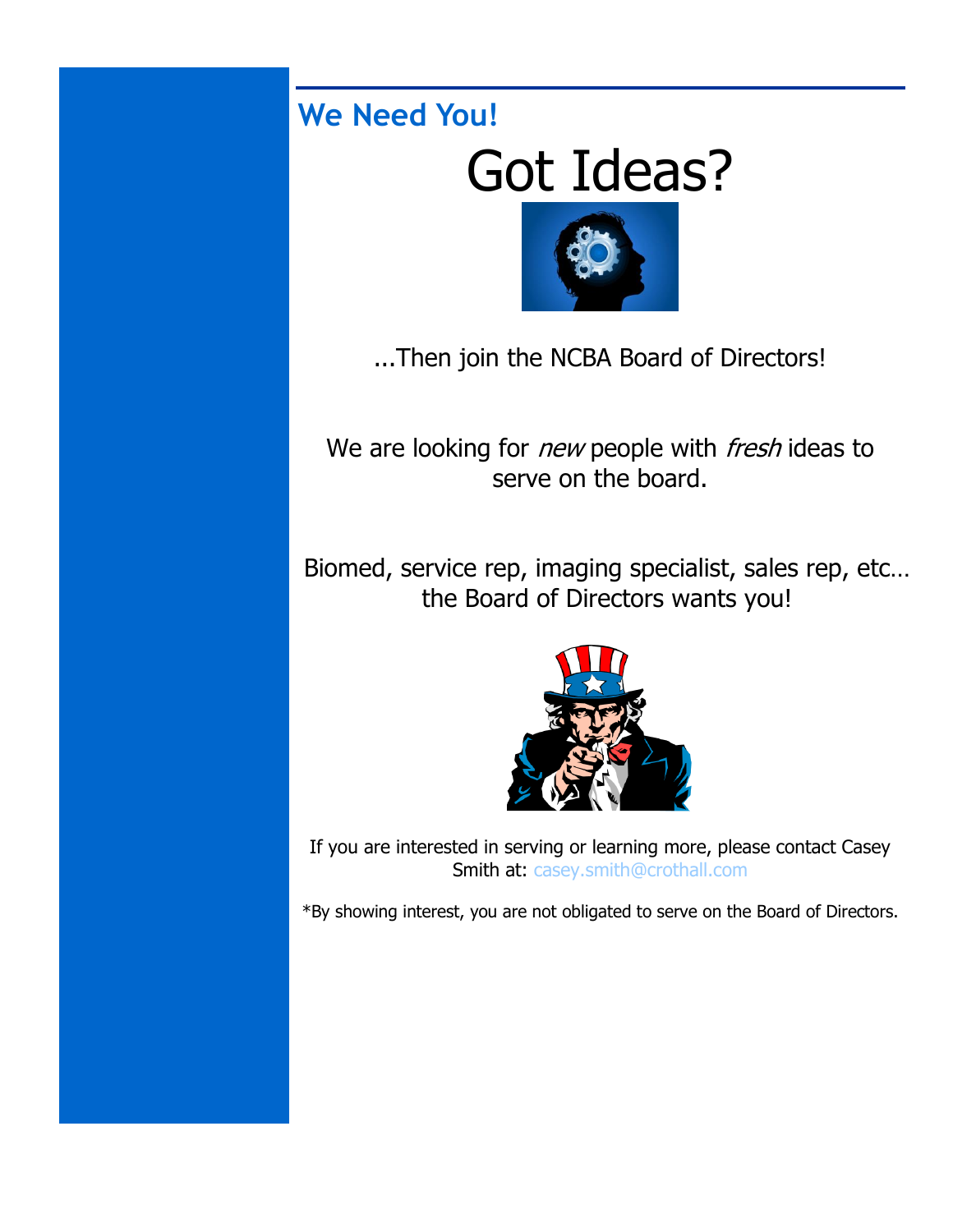## **Is Something on Your Mind?**

…if so, we would love to hear from you. We know there is a wealth of knowledge (and opinions) from the members of the NCBA and we will publish the most interesting, thoughtful, informative, or entertaining post we get! The article needs to be 250-500 words.

Send your submissions to benjamin.scoggin@sodexo.com.

## **2015 Symposium**

This year's symposium is quickly approaching. Stay tuned for our training opportunities that will take place this year. The board of directors is very excited about the courses that will be offered in September. Registration opens now!



**North Carolina Biomedical Association Symposium and Vendor Expo** 

Keynote Address by Marilyn Neder Flack, Executive Director of the AAMI foundation and Senior VP of Patient Safety Initiatives. She will speak on being more engaged in the HTM profession and becoming part of the solution to patient safety in your facility.

OEM Certified Training on the Force FX-C and the Force Triad and Capsule Middleware.

More Education full day class presented by Mr. Jim Welch, EVP Sotera Wireless on Alarms Management, JC Complicance, Drager Perseus Anesthesia, PACS Troubleshooting, Skytron Surgical Tables, Karl Storz OR Video Integration, MS Windows 10 & Office 2016, CHTM Certification Review, HL7 Interface to EMR's and many more!

Register today to save your seat for this exciting HTM event! www.ncbiomedassoc.com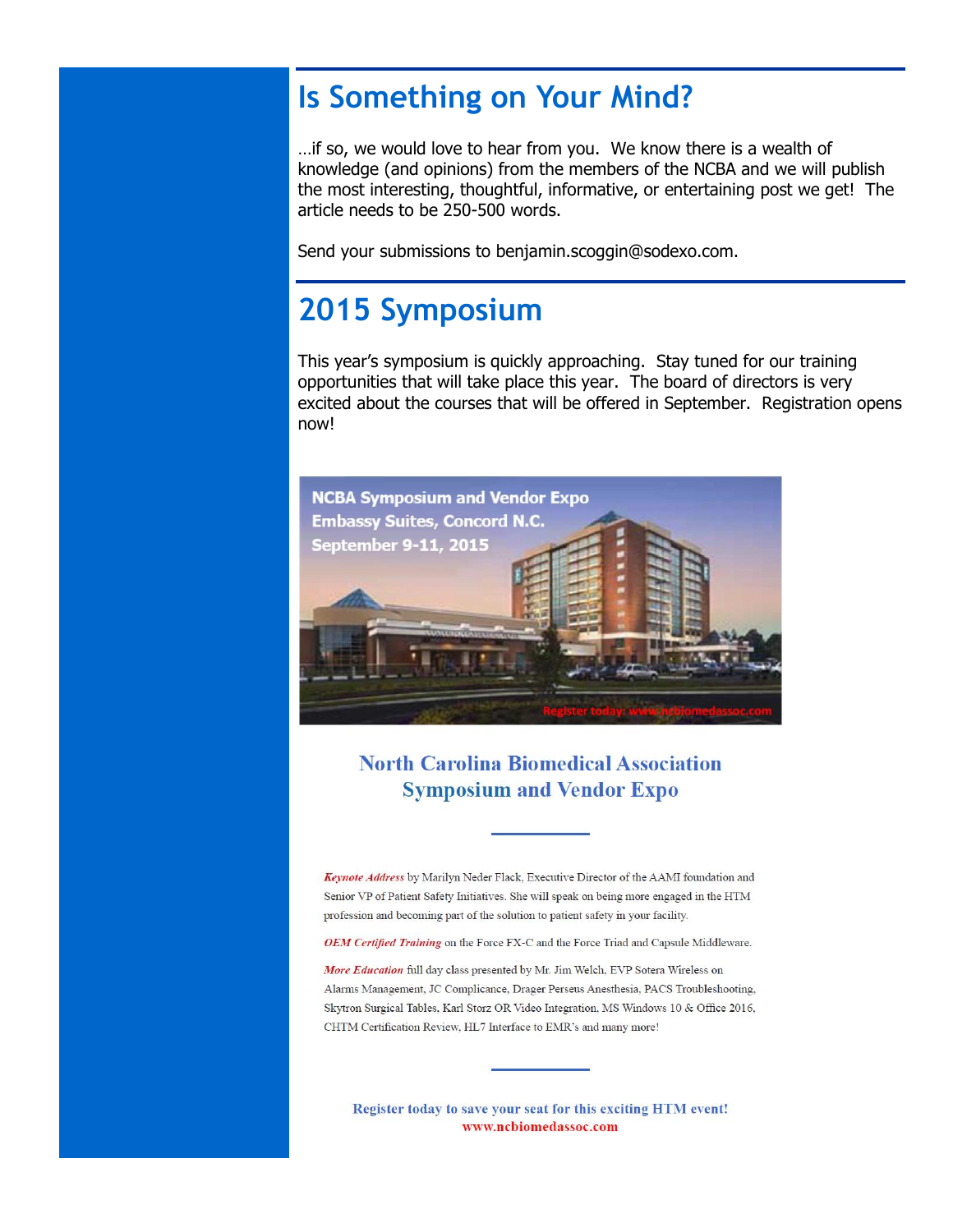Guests may book their reservations by either:

- 1) Going online to [www.embassysuitesconcord.com](http://www.embassysuitesconcord.com/)
	- 1. Make a reservation
	- 2. Select dates of your stay
	- 3. Add special rate codes
	- 4. Group code: BIO
- 2) Calling the Hotel direct at 704 455 8200 and speaking to our reservations department; please ask for group BIO
- 3) Calling 1 800 EMBASSY and let the reservationist know that you're looking to book with the group code BIO.

#### **The cutoff for making reservations is on 8/1/2015**

## **In Case You Missed It!**

The NCBA is now entering our last year of our contract with Embassy Suites Convention Center in Concord, NC. We have enjoyed our stay at the Embassy Suites Convention Center, but after careful consideration of many possible sites we have finally come up with a decision that we feel will greatly benefit our organization for years to come.

## **We are going back to Pinehurst!**

The NCBA Board of Directors has been able to negotiate a 3 year contract with Pinehurst Resort that includes a great deal on individual room night costs  $($159.00 a night!)$  and a great deal on golf  $($69.00 per round at #1, #3, or$ #5!). The dates selected are 8/23/2016 – 8/26/2016, 8/22/2017 – 8/25/2017 and 8/21/2018 – 8/24/2018. We look forward to calling Pinehurst the home of the NCBA Symposium once again in 2016.

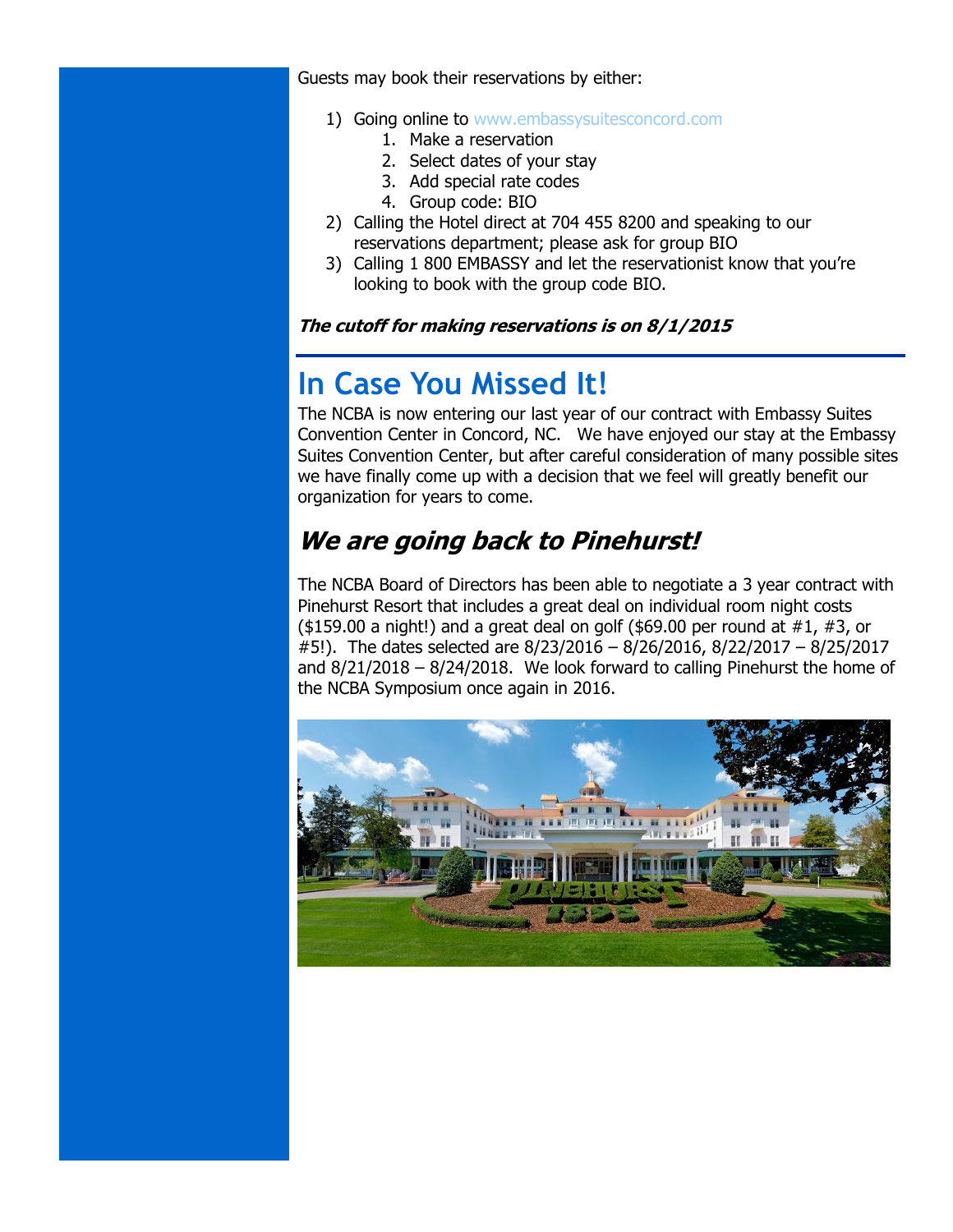

www.rietermedical.com

**VISA**